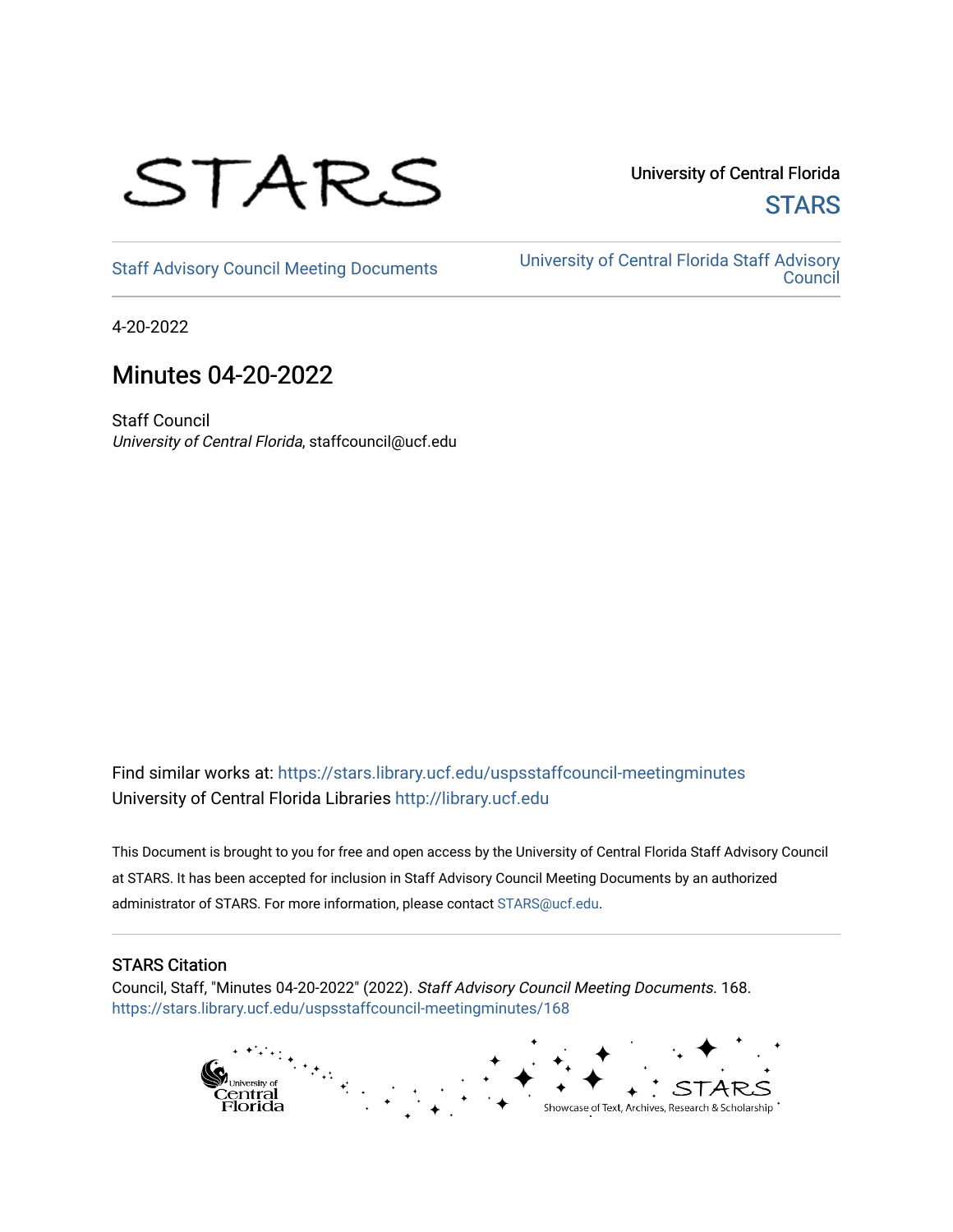### **Staff Advisory Council (SAC) Wednesday, April 20, 2022 Zoom Connect**

**Attending Members:** Jose Arce, Jerry Archambault, Jean Bagga, Steven Blackburn, Ron Carey, Jordan Castillo, Page Curry, Brendan Galante, Cissy Glowth, Jeff Golub, Darryl Gordon, Iolanda Guseman, Patricia Hall, Ashley Hilyer, Shirley Jeffrey, Phyllis Kornegay, Melinda Kramer, Jamie LaMoreaux, Maria Lopes, Kate Mascheri, Erika Menna, Danielle Miller, Carey Ann Morales, Tracey Morrison, Angela Nichols, Emilia Paris, Toni Rooney, Stacey Royalty-Rose, Shela Siegrist, Aaron Smart, Mary Lynn Smith, James Smith Jr, Susan Vernon-Devlin, Brian Villar,

**Excused Absentee Members:** Eric Brewington, Damien Chaffin, Marta De Corral, Anita Gabbard, Gwen Hubbs, Karen Maynard, Samantha Mundell, Joe Muley, Kristell Padel, Dan Ryley, Janice Sante, Justin Strobel, Doshie Walker, Kathleen Wilson

# **Parking and Transportation Services Team: Anand Rampersad, Louann Hyunh, Ina Carpenter**

# **HR Updates: Elizabeth Herrera**

*Note: Staff Council meets every third Wednesday of the month. Committees meet separately and may pick their own meeting schedule day and times amongst their committee. Anyone is welcome to attend Staff Council meetings, however, only Staff Council members have voting rights. In the event that you are not able to attend a meeting please notify a committee officer immediately. The charter states if you miss four meetings (excused or unexcused) you will be subject to dismissal, at the discretion of the President and Secretary.*

Meeting called to order at 1:00 PM

#### *1. Welcome/Updates*

o SAC President's Cissy Glowth welcomed the group

#### *2 Approval of Minutes*

- 2.1 Motion to accept minutes: Shirley Jeffrey
- 2.2 Second to accept minutes: Jose Arce
- 2.3 Motion passed

#### 3 *Treasury Report: Jamie LaMoreaux*

- 3.1 March 1 31, 2022
- 3.1.1 Business Share Savings Beg Balance \$6,302.94
- 3.1.2 Business Non-Profit Checking \$0.00
- 3.1.3 Dividends \$0.00
- 3.1.4 End Balance Business Share Savings \$6,303.21

#### 4 *Human Resource Updates:*

- o Elizabeth shared that there are no updates from HR department
- o SET is still working to fill positions
- o It was a question about the salary freeze from July to January. Elizabeth will ask Maureen about the salary freeze.

#### *5 Parking Services*

- Q1: When will we be allowed to back in park our cars?
- A1: Andy stated that after July  $1<sup>st</sup>$  the back in parking will be permitted if the vehicle has the second registration plates on the front bumper.
- Q2: If we have the hanging parking tags, why can't we back in park?
- A2: We are going to go with digital vehicle recognition.
- Q3: If we are going from USPS to A&P, how much is the parking permit?
- A3: If you are making more than \$55,000 per year you are allowed to purchase B or C permit
- Q4: Are the parking fees scheduled to go up this year?